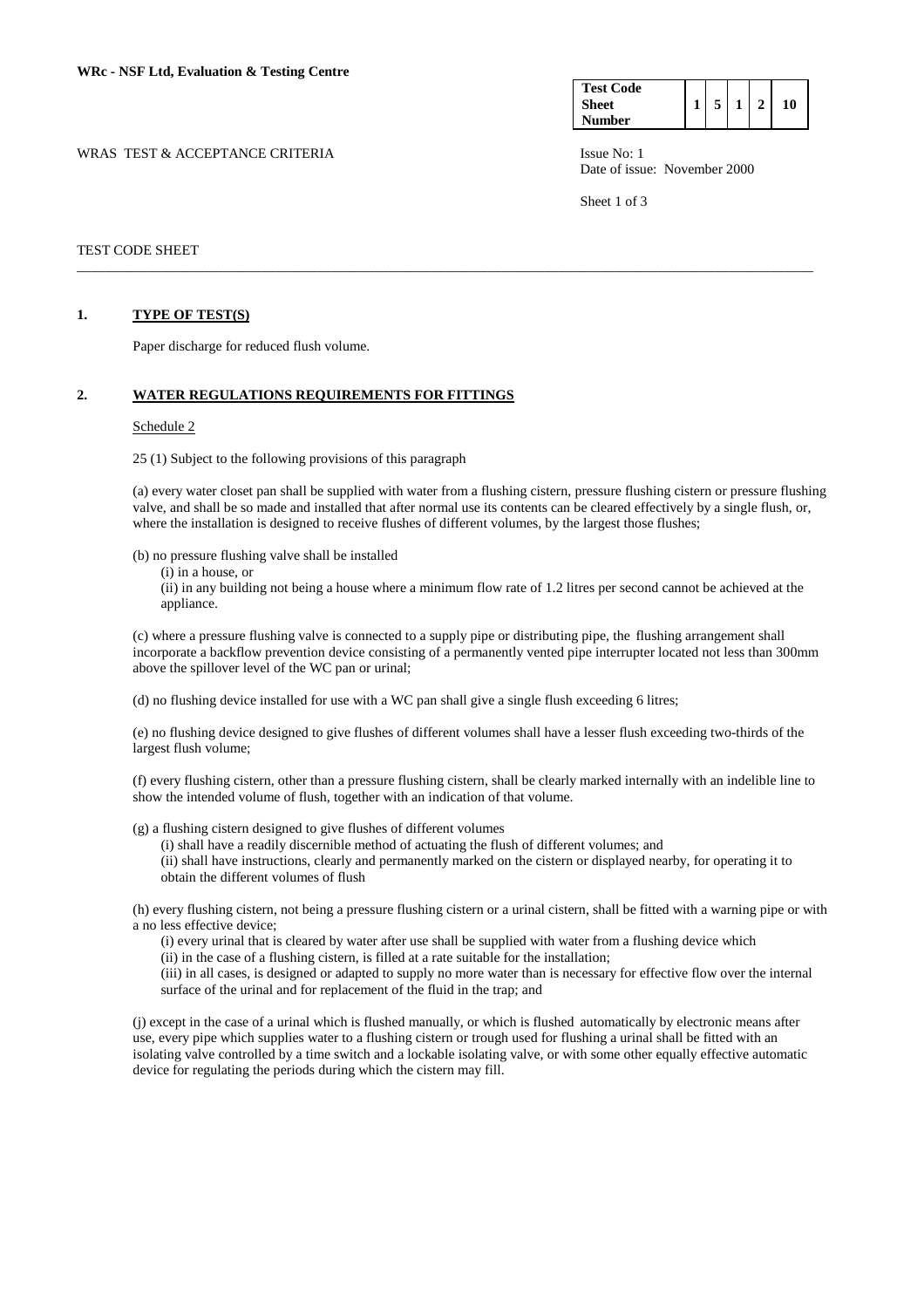| <b>Test Code</b> |  |  |    |
|------------------|--|--|----|
| <b>Sheet</b>     |  |  | 10 |
| Number           |  |  |    |

 Issue No: 1 Date of issue: November 2000

Sheet 2 of 3

(2) Every water closet, and every flushing device designed for use with a water closet, shall comply with a specification approved by the regulator for the purposes of this schedule.

\_\_\_\_\_\_\_\_\_\_\_\_\_\_\_\_\_\_\_\_\_\_\_\_\_\_\_\_\_\_\_\_\_\_\_\_\_\_\_\_\_\_\_\_\_\_\_\_\_\_\_\_\_\_\_\_\_\_\_\_\_\_\_\_\_\_\_\_\_\_\_\_\_\_\_\_\_\_\_\_\_\_\_\_\_\_\_\_\_\_\_\_\_\_\_\_\_\_\_\_\_\_\_\_

(3) The requirements of the sub-paragraphs (1) and (2) do not apply where faeces or urine are disposed of through an appliance that does not solely use fluid to remove the contents.

(4) The requirement in sub-paragraph (1)(i) shall be deemed to satisfied

(a) in the case of an automatically operated flushing cistern servicing urinals which is filled with water at a rate not exceeding

(i) 10 litres per hour for a cistern serving a single urinal;

 (ii) 7.5 litres per hour per urinal bowl or stall, or as the case may be, for each 700mm width of urinal slab, for a cistern serving two or more urinals;

(b) in the case of a manually or automatically operated pressure flushing valve used for a flushing urinals which delivers not more than 1.5 litres per bowl or position each time the device is operated.

(5) Until 1 January 2001 paragraphs (1) (a) and (d) shall have as if they provided as follows

(a) every water closet pan shall be supplied with water from a flushing cistern or trough of the valveless type which incorporates siphonic apparatus;

(b) no flushing device installed for use with a WC pan shall give a single flush exceeding 7.5 litres.

(6) Notwithstanding sub-paragraph 1(d), a flushing cistern installed before 1st July 1999 may be replaced by a cistern which delivers a similar volume and which may be either single flush or dual flush; but a single flush cistern may not be so replaced by a double flush cistern.

(7) In this paragraph

PRESSURE FLUSHING CISTERN means a WC Flushing device that utilises the pressure of water within the cistern supply pipe to compress air and increase the pressure of water available for flushing a WC pan.

PRESSURE FLUSHING VALVE means a self closing valve supplied with water directly from a supply pipe or a distributing pipe which when activated will discharge a pre determined flush volume.

TRAP means a pipe fitting or part of a sanitary appliance, that retains liquid to prevent the passage of foul air; and

WARNING PIPE means an overflow pipe whose outlet is located in a position where the discharge of water can be readily seen.